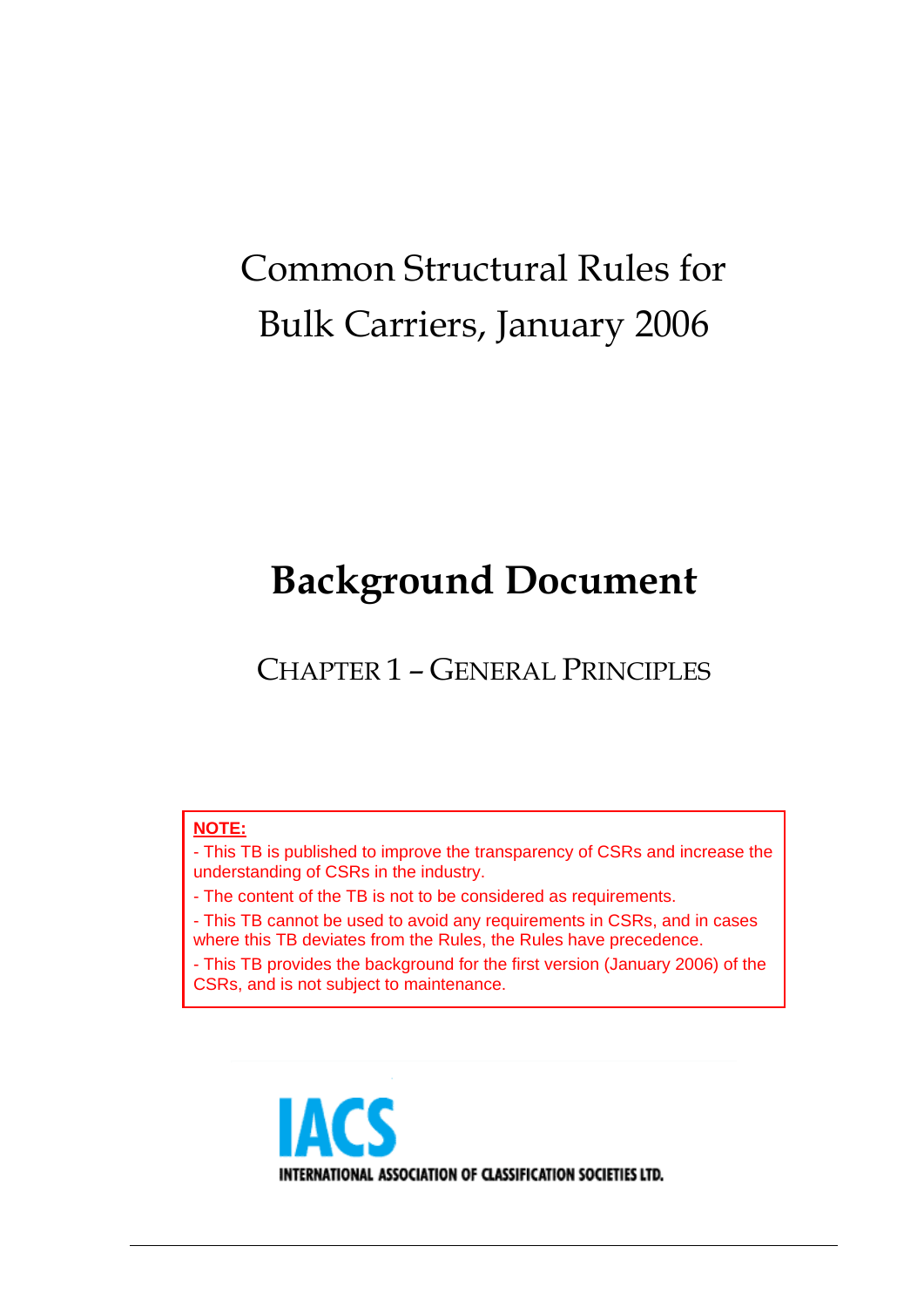#### **© IACS - the International Association of Classification Societies and the International Association of Classification Societies Limited**

All rights reserved.

Except as permitted under current English legislation no part of this work may be photocopied, stored in a retrieval system, published, performed in public, adapted, broadcast, transmitted, recorded or reproduced in any form or by means, without prior permission of the copyright owner.

Where IACS has granted written permission for any part of this publication to be quoted such quotation must include acknowledgement to IACS.

Enquiries should be addressed to the Permanent Secretary, International Association of Classification Societies Ltd, 36 Broadway London, SW1H 0BH Telephone: +44 (0)20 7976 0660 Fax: +44 (0)20 7808 1100 Email: PERMSEC@IACS.ORG.UK

#### **Terms and Conditions**

The International Association of Classification Societies (IACS), its Member Societies and IACS Ltd. and their directors, officers, members, employees and agents (on behalf of whom this notice is issued) shall be under no liability or responsibility in contract or negligence or otherwise howsoever to any person in respect of any information or advice expressly or impliedly given in this document, or in respect of any inaccuracy herein or omission herefrom or in respect of any act or omission which has caused or contributed to this document being issued with the information or advice it contains (if any).

Without derogating from the generality of the foregoing, neither the International Association of Classification Societies (IACS) nor IACS Ltd. nor its Member Societies nor their directors, officers, members, employees or agents shall be liable in contract or negligence or otherwise howsoever for any direct, indirect or consequential loss to any person caused by or arising from any information, advice, inaccuracy or omission given or contained herein or any act or omission causing or contributing to any such information, advice, inaccuracy or omission given or contained herein. Any dispute concerning the provision of material herein is subject to the exclusive jurisdiction of the English courts and will be governed by English Law.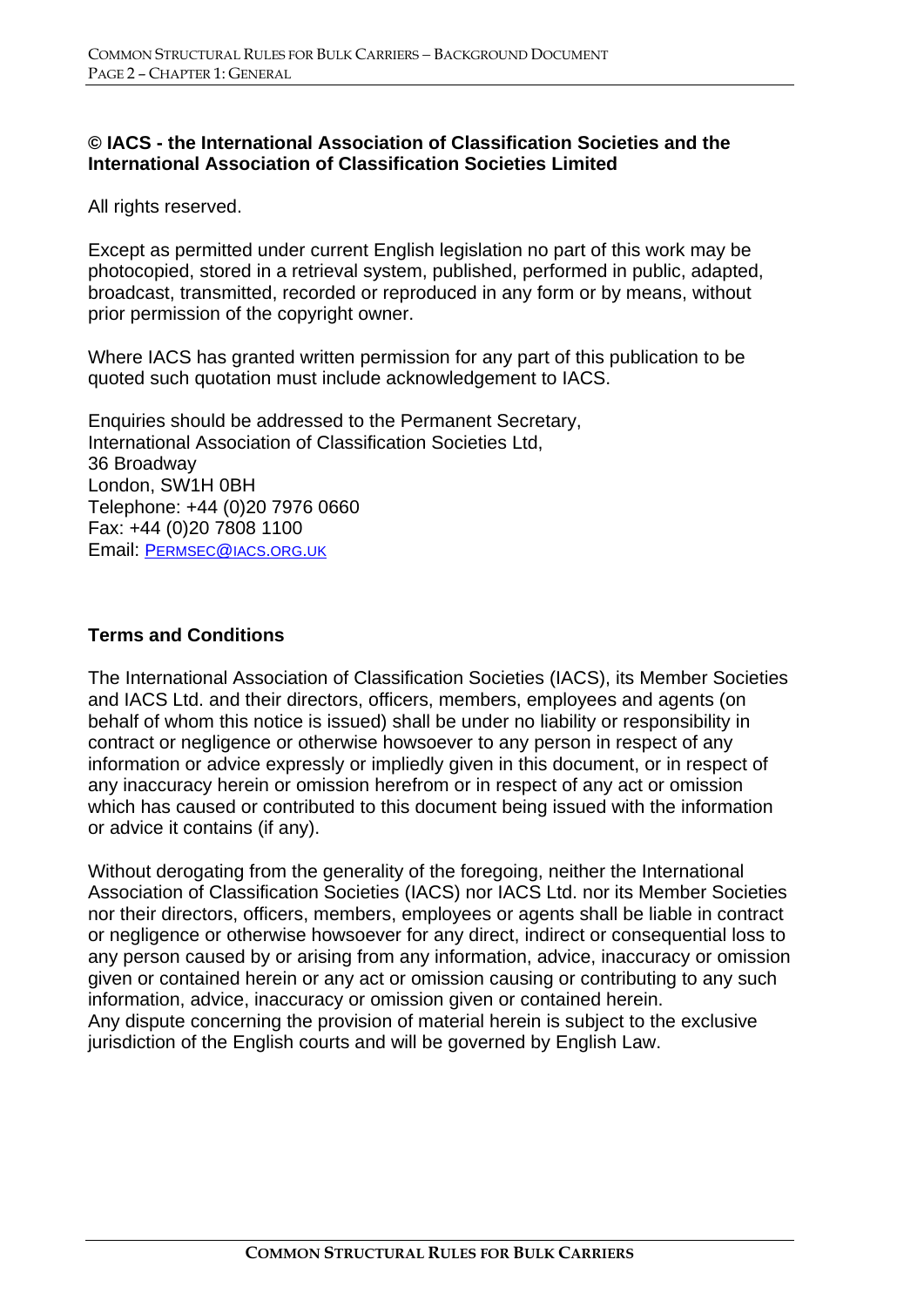## **TABLE OF CONTENTS:**

| 1.                                     |                          |    |  |
|----------------------------------------|--------------------------|----|--|
| 1.1<br>1.2<br>1.3                      |                          |    |  |
| 2.                                     |                          |    |  |
| 2.1<br>2.2<br>2.3                      |                          |    |  |
| 3.                                     |                          |    |  |
| 3.1<br>3.2<br>3.3                      |                          |    |  |
|                                        |                          |    |  |
| 1.                                     |                          |    |  |
| 1.1<br>1.2                             |                          |    |  |
| 2.                                     |                          |    |  |
| 2.1<br>2.2                             |                          |    |  |
| 3.                                     |                          |    |  |
| 3.1<br>3.2                             |                          |    |  |
|                                        |                          |    |  |
| 1.                                     |                          |    |  |
| 1.1<br>1.2<br>1.3<br>1.4<br>1.5<br>1.6 | Environmental conditions | 10 |  |
| 2.                                     |                          |    |  |
| 2.1<br>2.2<br>2.3<br>2.4<br>2.5<br>2.6 |                          |    |  |
| 3.                                     |                          |    |  |
| 3.1<br>3.2                             |                          |    |  |
| 4.                                     |                          |    |  |
| 4.1                                    |                          |    |  |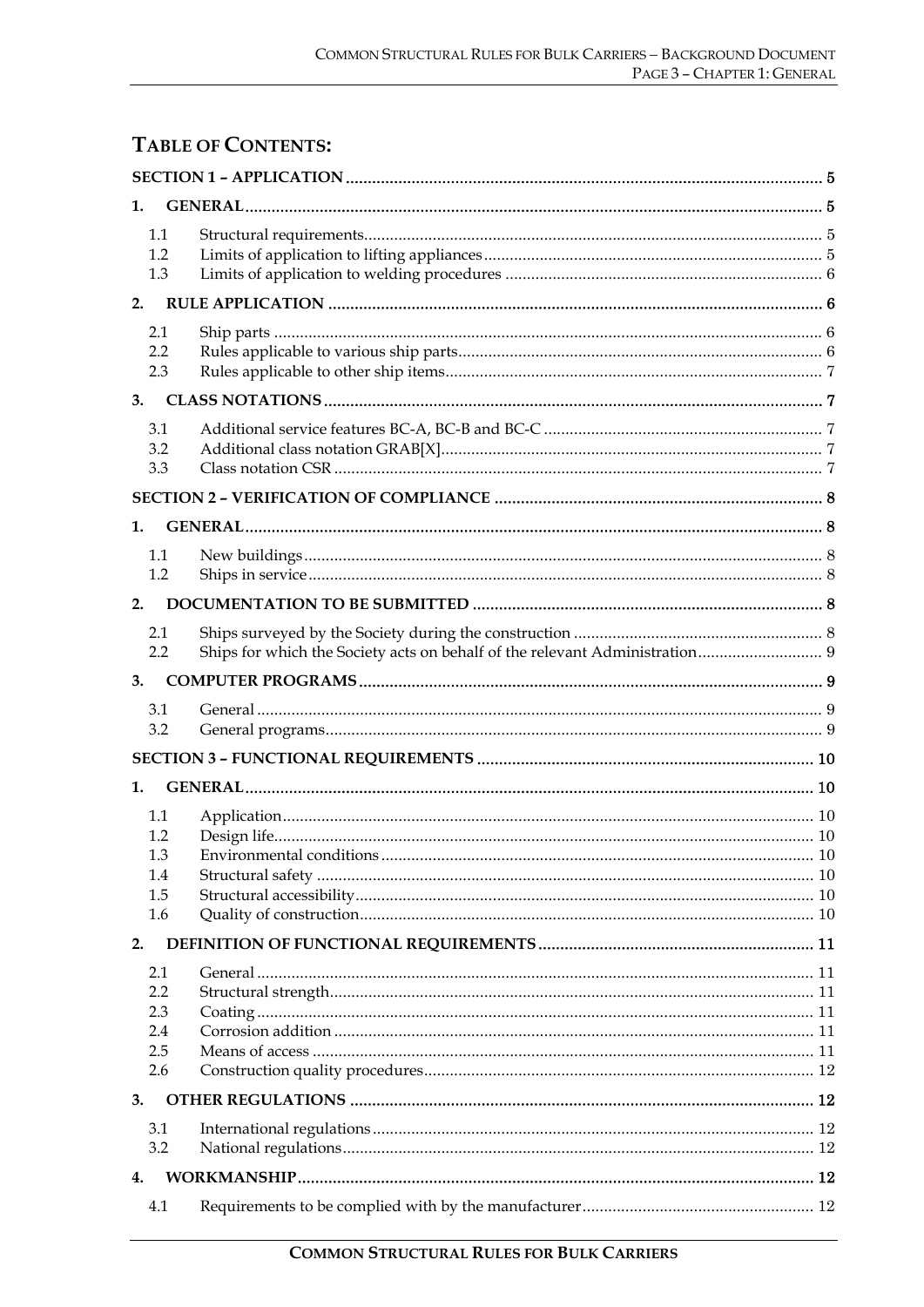| 4.2            |  |  |  |  |  |
|----------------|--|--|--|--|--|
| 5.             |  |  |  |  |  |
| 5.1            |  |  |  |  |  |
|                |  |  |  |  |  |
| 1.             |  |  |  |  |  |
|                |  |  |  |  |  |
|                |  |  |  |  |  |
| 2.             |  |  |  |  |  |
| 2.1            |  |  |  |  |  |
| 2.2            |  |  |  |  |  |
| 2.3            |  |  |  |  |  |
| 2.4            |  |  |  |  |  |
| 3.             |  |  |  |  |  |
| 3.1            |  |  |  |  |  |
| 3.2            |  |  |  |  |  |
| 3.3            |  |  |  |  |  |
| 3.4            |  |  |  |  |  |
| 3.5            |  |  |  |  |  |
| 3.6            |  |  |  |  |  |
| 3.7            |  |  |  |  |  |
| 3.8            |  |  |  |  |  |
| 3.9            |  |  |  |  |  |
| 3.10           |  |  |  |  |  |
| 3.11           |  |  |  |  |  |
| 3.12           |  |  |  |  |  |
| 3.13           |  |  |  |  |  |
| 3.14           |  |  |  |  |  |
| 3.15           |  |  |  |  |  |
| 3.16           |  |  |  |  |  |
| 3.17           |  |  |  |  |  |
| 3.18           |  |  |  |  |  |
| 3.19           |  |  |  |  |  |
| 3.20           |  |  |  |  |  |
| $\mathbf{4}$ . |  |  |  |  |  |
| 4.1            |  |  |  |  |  |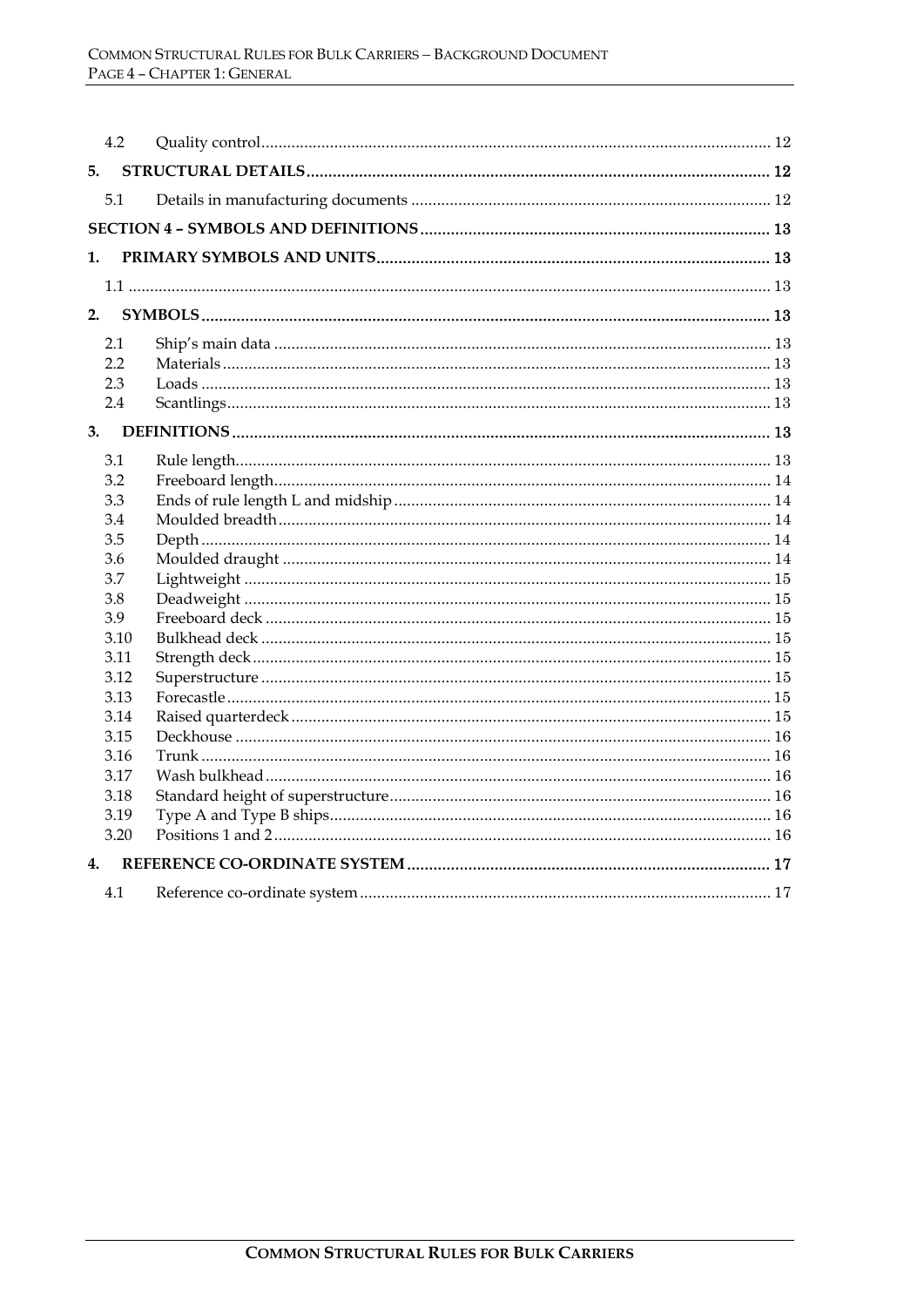# **SECTION 1 – APPLICATION**

## **1. GENERAL**

## **1.1 Structural requirements**

## **1.1.1**

1.1.1.a These regulations clearly define the application to Common Structural Rules for Bulk Carriers.

## **1.1.2**

1.1.2.a The ships to which Part CSR-B applies are clearly defined. As stated in the rules, the regulations apply to typical bulk carriers of length 90 m and greater having a double bottom structure in the cargo holds, topside tanks and bilge hopper tanks, and side structure of single skin or double skin construction. Bulk carriers to which Part CSR-B applies and bulk carriers to which Chapter 12 of the SOLAS Convention applies are different as was understood when the original draft of the CSR was prepared because priority was given to developing common structural rules first, and so, only typical bulk carriers were considered. These regulations also apply to bulk carriers with topside tanks and bilge hopper tanks in a part of the cargo area, with no topside tanks and bilge hopper tanks in the remaining part of the cargo area.

## **1.1.3**

1.1.3.a From ships that comply with IACS UR S11, ships of length L<500 m were corrected to realistic values (L<350 m).

## **1.1.4**

1.1.4.a It is considered that for this topic, no information in addition to that shown in the Rules is necessary to explain the background.

## **1.1.5**

1.1.5.a It is considered that for this topic, no information in addition to that shown in the Rules is necessary to explain the background.

## **1.1.6**

1.1.6.a It is only required that the scantling draft is required to be greater than the draft corresponding to the specified freeboard.

## **1.2 Limits of application to lifting appliances**

## **1.2.1**

1.2.1.a This regulation is based on the regulation in 1.2, Sec. 1, Chapter 1, Part B of the RINA Rules.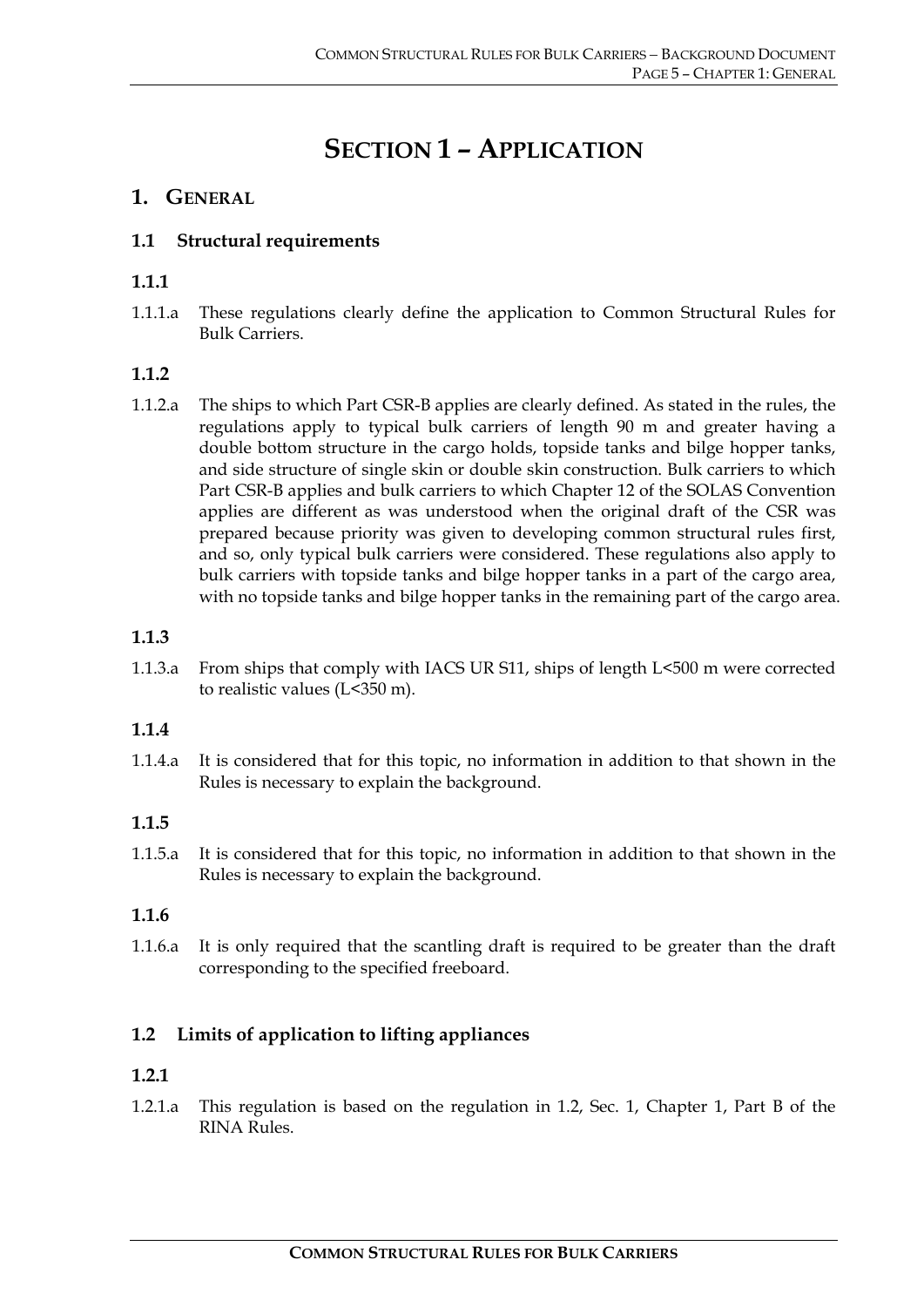## **1.2.2**

1.2.2.a This regulation is based on the regulation in 1.2, Sec. 1, Chapter 1, Part B of the RINA Rules.

#### **1.2.3**

1.2.3.a This regulation is based on the regulation in 1.2, Sec. 1, Chapter 1, Part B of the RINA Rules.

#### **1.3 Limits of application to welding procedures**

#### **1.3.1**

1.3.1.a This regulation is based on the regulation in 1.1, Sec. 1, Chapter 12, Part B of the RINA Rules.

## **2. RULE APPLICATION**

#### **2.1 Ship parts**

#### **2.1.1 General**

2.1.1.a The regulations from 2.1 to 2.3 are based on the regulations of 2.1 to 2.3, Sec. 1, Chapter 1, Part B, of the RINA Rules. The structure in the forward part is defined as structure forward of the collision bulkhead in principle, but the scope of applicability of the structural regulations for slamming of the forward bottom and bow flare extends also to the structural parts aft of the collision bulkhead. To avoid duplication and for convenience, the regulations are included in those for the forward part.

#### **2.1.2 Fore part**

2.1.2.a The regulations are based on the regulations of 2.1 to 2.3, Sec. 1, Chapter 1, Part B, of the RINA Rules.

#### **2.1.3 Central part**

2.1.3.a The regulations are based on the regulations of 2.1 to 2.3, Sec. 1, Chapter 1, Part B, of the RINA Rules.

#### **2.1.4 Aft part**

2.1.4.a The regulations are based on the regulations of 2.1 to 2.3, Sec. 1, Chapter 1, Part B, of the RINA Rules.

#### **2.2 Rules applicable to various ship parts**

#### **2.2.1**

2.2.1.a The regulations are based on the regulations of 2.1 to 2.3, Sec. 1, Chapter 1, Part B, of the RINA Rules.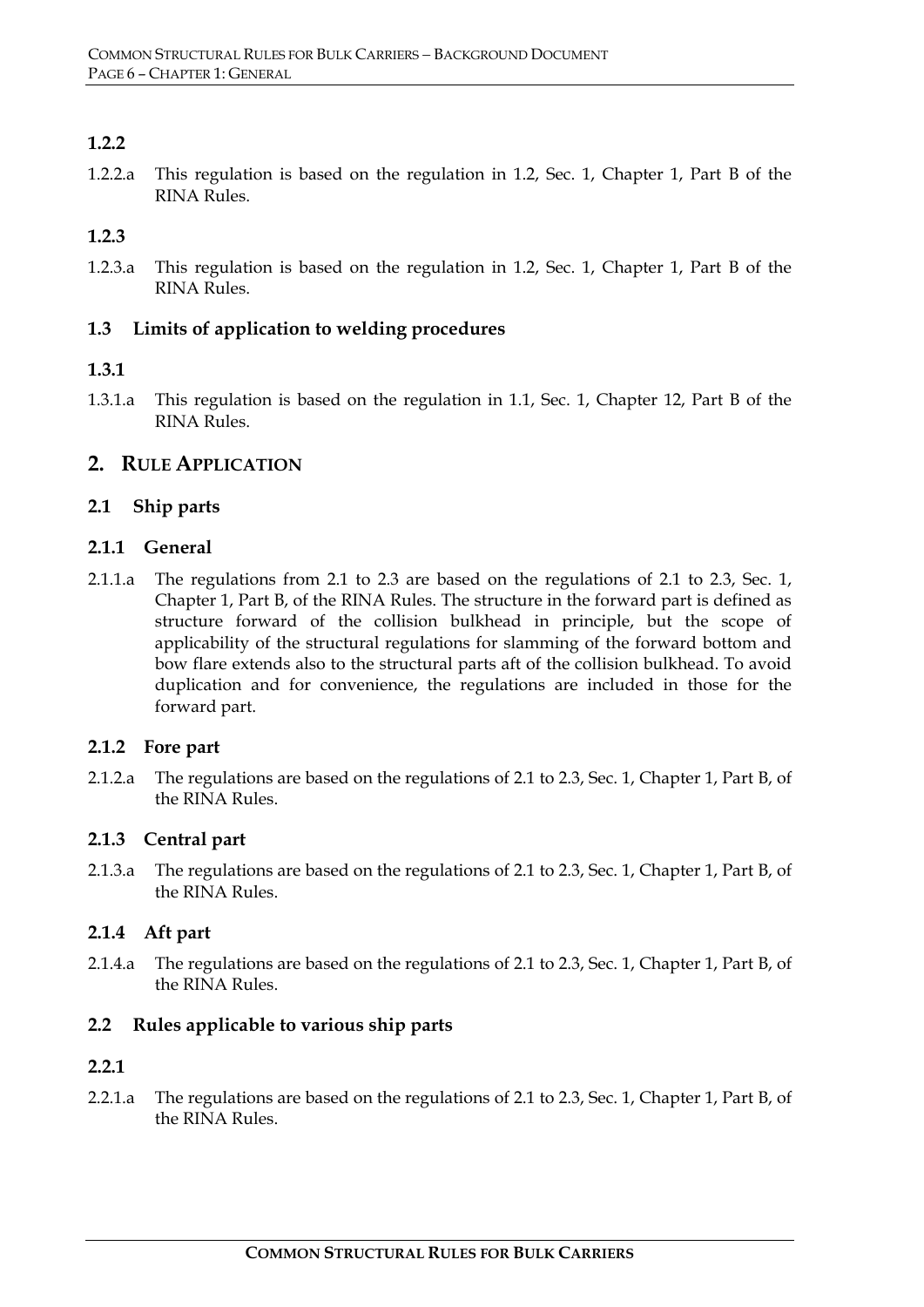## **2.3 Rules applicable to other ship items**

#### **2.3.1**

2.3.1.a The regulations are based on the regulations of 2.1 to 2.3, Sec. 1, Chapter 1, Part B, of the RINA Rules.

## **3. CLASS NOTATIONS**

## **3.1 Additional service features BC-A, BC-B and BC-C**

## **3.1.1**

3.1.1.a This regulation incorporates the regulation of IACS UR S25, 3.

#### **3.1.2**

3.1.2.a This regulation incorporates the regulation of IACS UR S25, 3.

## **3.1.3**

3.1.3.a This regulation incorporates the regulation of IACS UR S25, 3.

## **3.2 Additional class notation GRAB[X]**

## **3.2.1 Application**

3.2.1.a This regulation was set with the aim of achieving consistency with 6.5.1, Chapter 12 of the SOLAS Convention. The minimum mass of the grab is taken as 20 tons. The strength requirement for impact load of grab specified in Chapter 12 of the Rules must be satisfied. The minimum mass of grab of 20 tons is based on the results of studies on the mass of grabs used for loading/unloading cargoes (ore, coal, chips, etc.) in ports.

## **3.3 Class notation CSR**

## **3.3.1 Application**

3.3.1.a This regulation has been specified so as to clearly define the class notation.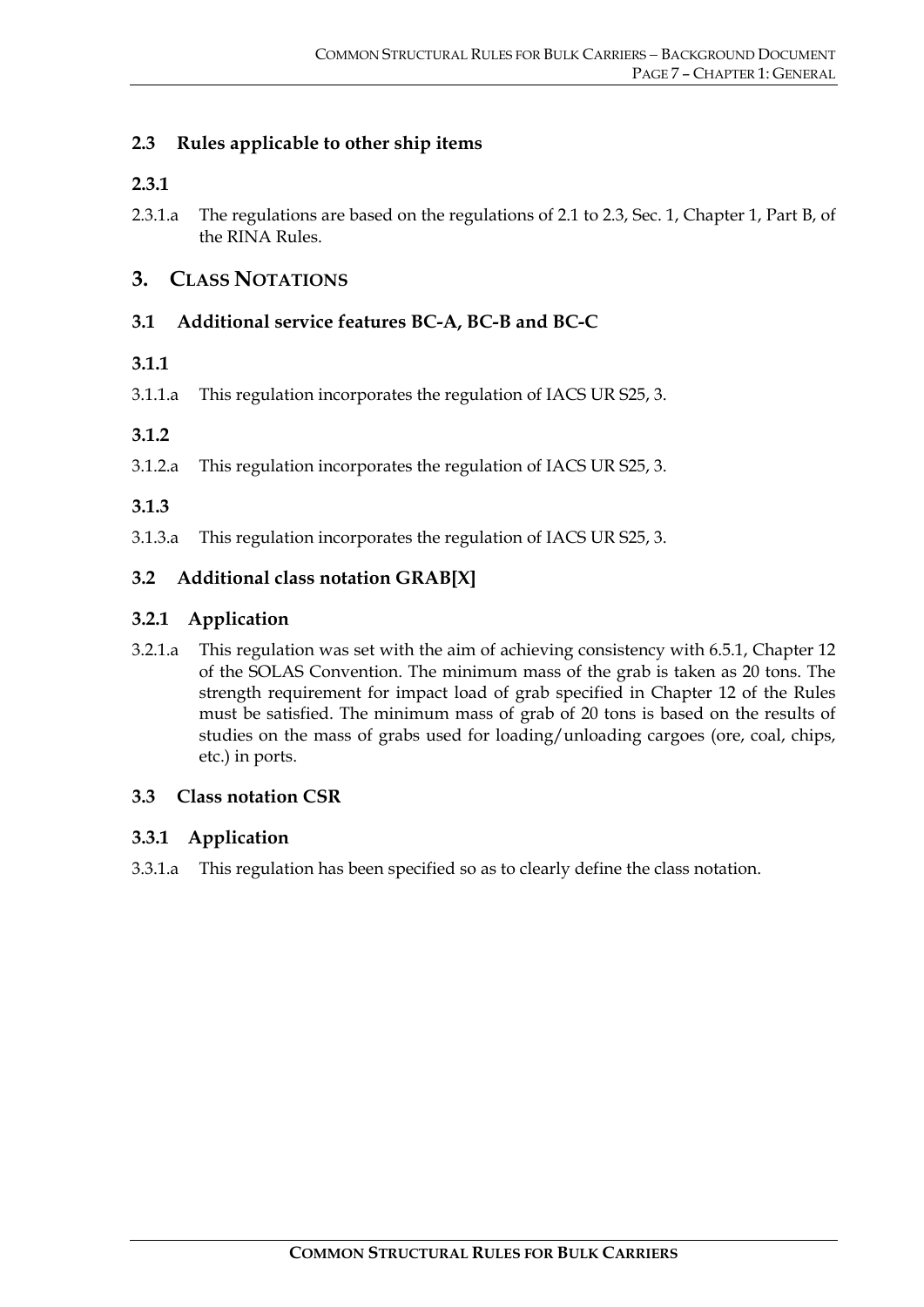## **SECTION 2 – VERIFICATION OF COMPLIANCE**

## **1. GENERAL**

#### **1.1 New buildings**

#### **1.1.1**

1.1.1.a This regulation is based on the regulations of 2, Section 1, Chapter 2, Part A of the RINA Rules.

#### **1.1.2**

1.1.2.a This regulation is based on the regulations of 2, Section 1, Chapter 2, Part A of the RINA Rules.

#### **1.1.3**

1.1.3.a This regulation is based on the regulations of 2, Section 1, Chapter 2, Part A of the RINA Rules.

#### **1.1.4**

1.1.4.a This regulation is based on the regulations of 2, Section 1, Chapter 2, Part A of the RINA Rules.

#### **1.2 Ships in service**

#### **1.2.1**

1.2.1.a This regulation is based on the regulations of 2, Section 1, Chapter 2, Part A of the RINA Rules.

## **2. DOCUMENTATION TO BE SUBMITTED**

#### **2.1 Ships surveyed by the Society during the construction**

#### **2.1.1 Plans and documents to be submitted for approval**

2.1.1.a These regulations are based on the regulations in 1, Section 3, Chapter 1, Part B of the RINA Rules. The information to be included and shown in Table 1 of the rules is essential when examining the drawings. The information need not necessarily be shown in the drawings; it may be stated in the calculations related to the relevant drawings.

#### **2.1.2**

2.1.2.a These regulations are based on the regulations in 1, Section 3, Chapter 1, Part B of the RINA Rules.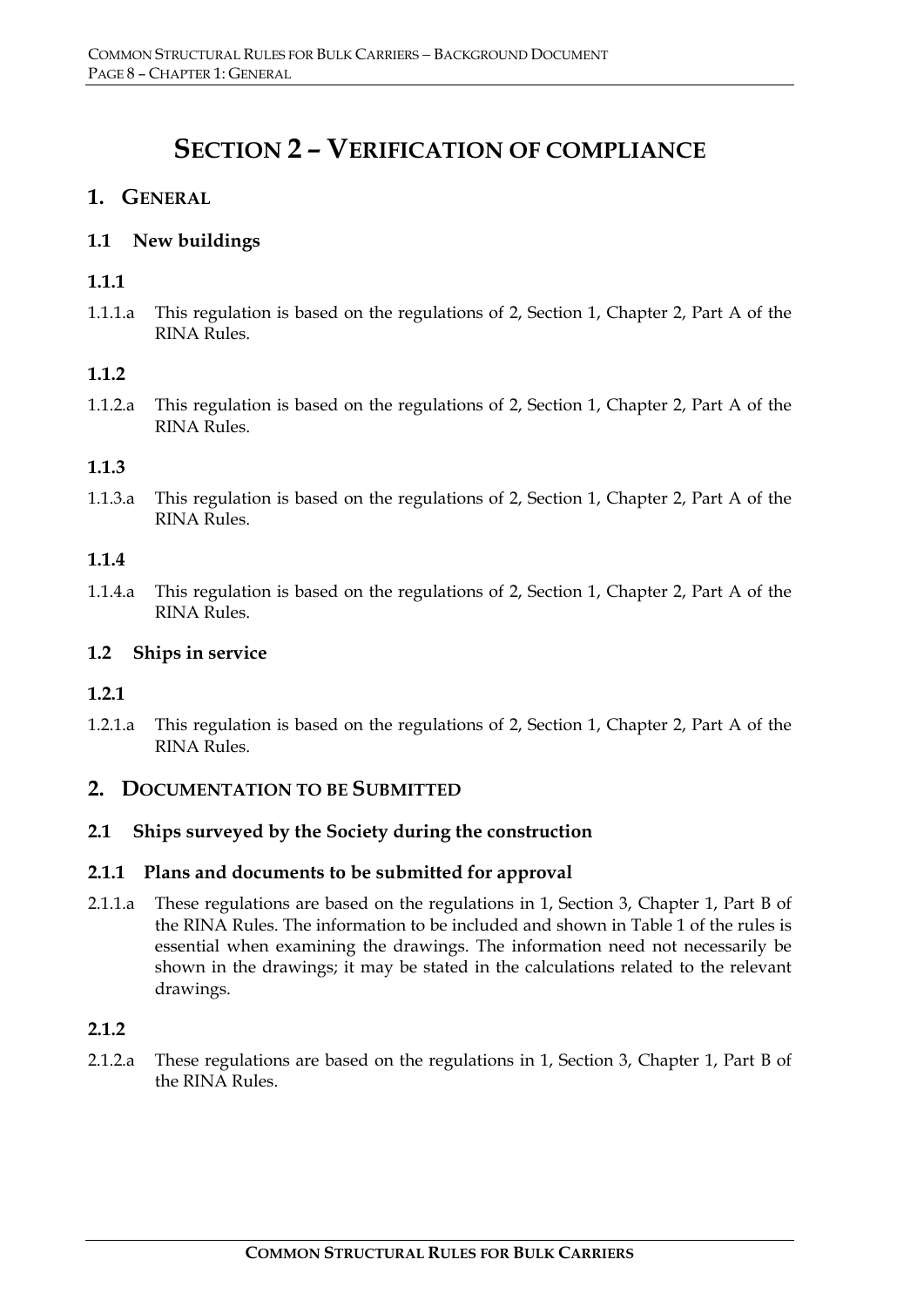#### **2.2 Ships for which the Society acts on behalf of the relevant Administration**

#### **2.2.1 Plans and documents to be submitted for approval**

2.2.1.a These regulations are based on the regulations in 1, Section 3, Chapter 1, Part B of the RINA Rules.

#### **3. COMPUTER PROGRAMS**

#### **3.1 General**

#### **3.1.1**

3.1.1.a This regulation is the same as the regulations given in the RINA Rules. Classification societies verify the accuracy of computer program used, but do not approve them as general-purpose programs.

#### **3.2 General programs**

#### **3.2.1**

3.2.1.a This regulation is the same as the regulations given in the RINA Rules.

#### **3.2.2**

3.2.2.a This regulation is the same as the regulations given in the RINA Rules.

#### **3.2.3**

3.2.3.a This regulation is the same as the regulations given in the RINA Rules.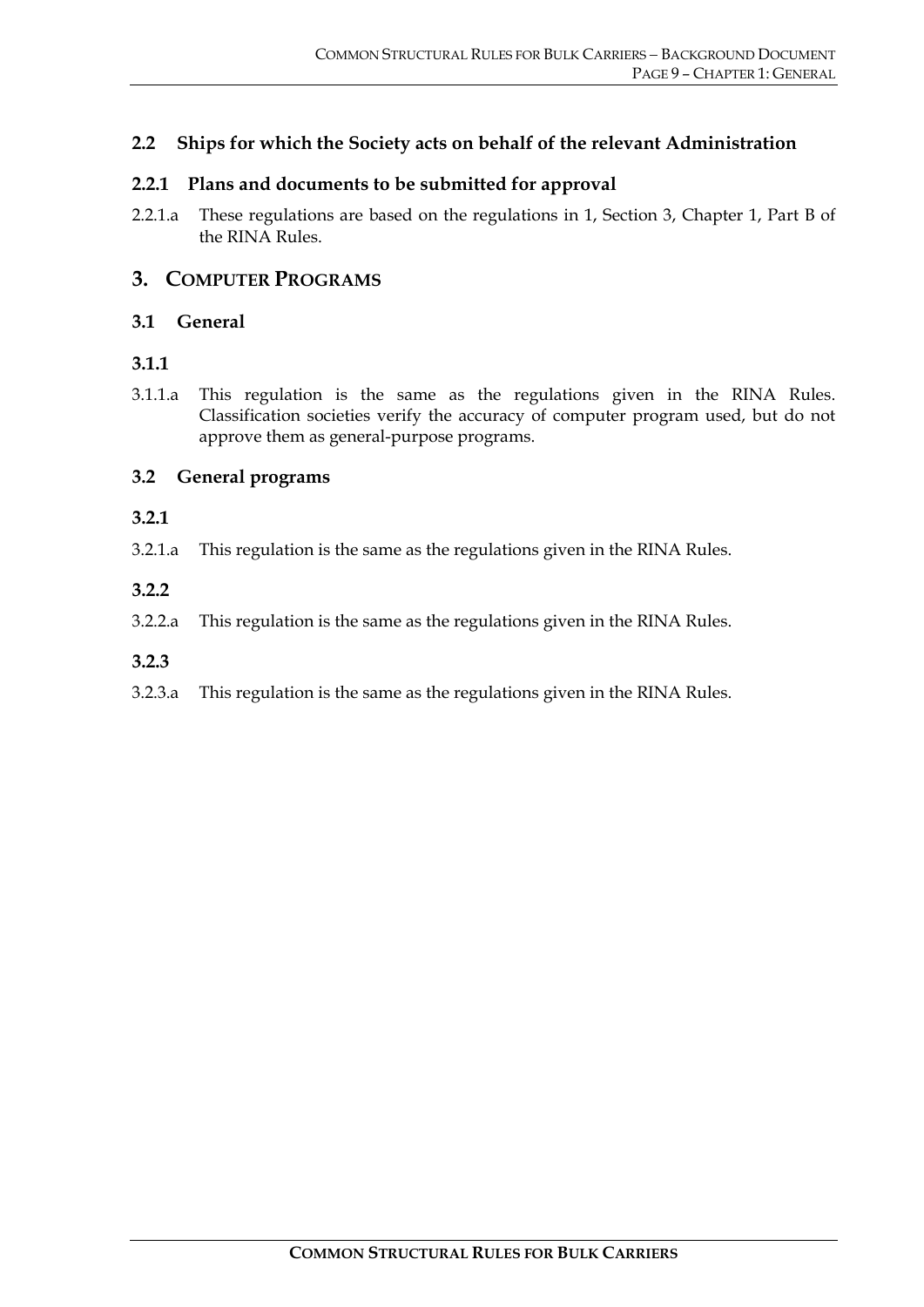# **SECTION 3 – FUNCTIONAL REQUIREMENTS**

## **1. GENERAL**

## **1.1 Application**

## **1.1.1**

1.1.1.a It is considered that for this topic, no information in addition to that shown in the Rules is necessary to explain the background.

## **1.2 Design life**

#### **1.2.1**

1.2.1.a This regulation is based on the functional requirements specified in the Tier II.1 and II.9 of "Goal Based Standards" discussed at the IMO and approved tentatively at the 81st meeting of the Maritime Safety Committee in May 2006.

## **1.3 Environmental conditions**

#### **1.3.1**

1.3.1.a This regulation corresponds to the functional requirements specified in the Tier II.2 of "Goal Based Standards" discussed at the IMO and approved tentatively at the 81st meeting of the Maritime Safety Committee in May 2006.

## **1.4 Structural safety**

#### **1.4.1**

1.4.1.a This regulation is based on the functional requirements specified in the Tier I of "Goal Based Standards" discussed at the IMO and approved tentatively at the 81st meeting of the Maritime Safety Committee in May 2006.

#### **1.5 Structural accessibility**

#### **1.5.1**

1.5.1.a This regulation corresponds to the functional requirements specified in the Tier II.14 of "Goal Based Standards" discussed at the IMO and approved tentatively at the 81st meeting of the Maritime Safety Committee in May 2006.

#### **1.6 Quality of construction**

#### **1.6.1**

1.6.1.a This regulation corresponds to the functional requirements specified in the Tier II.11 of "Goal Based Standards" discussed at the IMO and approved tentatively at the 81st meeting of the Maritime Safety Committee in May 2006.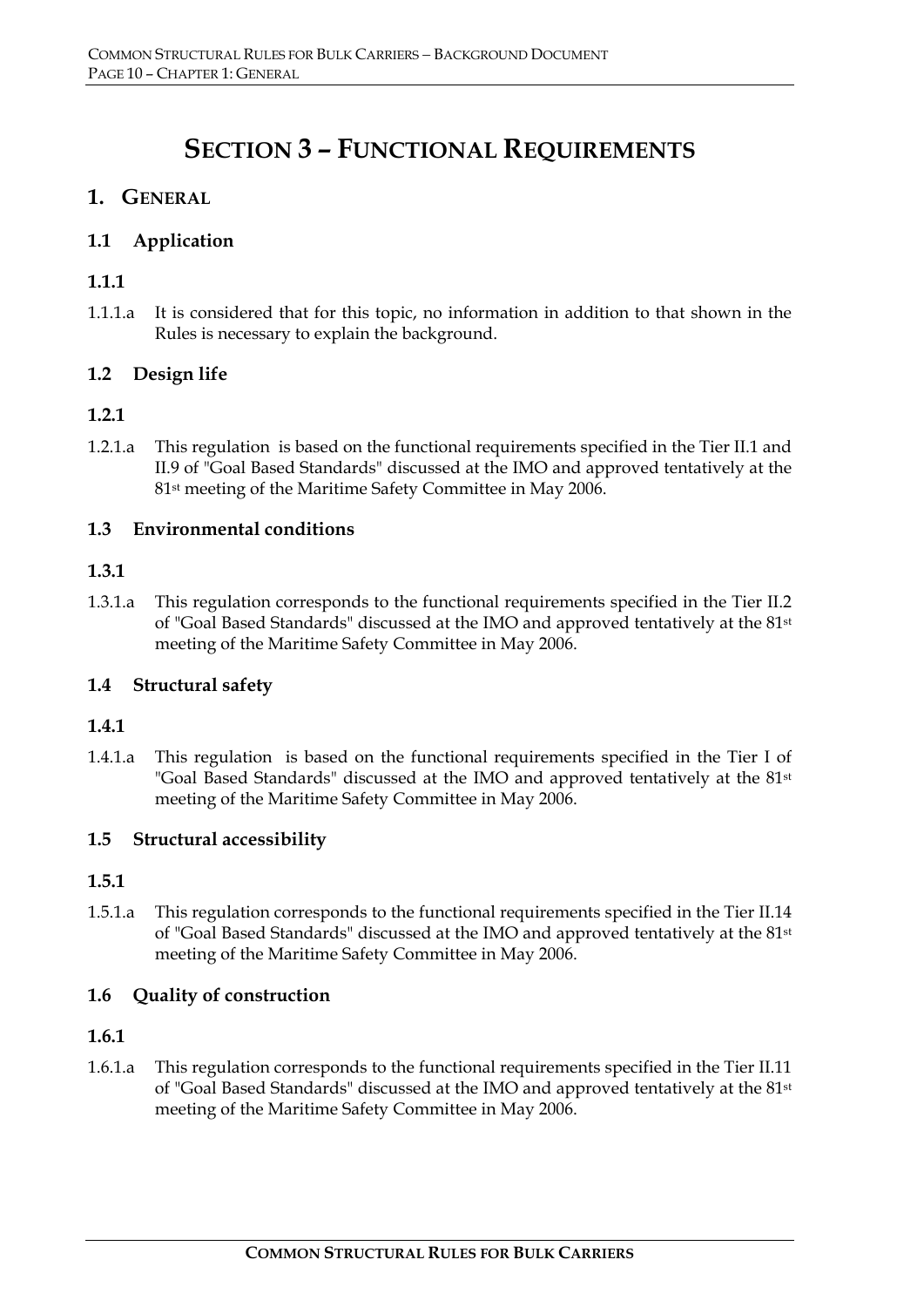## **2. DEFINITION OF FUNCTIONAL REQUIREMENTS**

#### **2.1 General**

#### **2.1.1**

2.1.1.a It is considered that for this topic, no information in addition to that shown in the Rules is necessary to explain the background.

#### **2.2 Structural strength**

#### **2.2.1**

2.2.1.a This regulation corresponds to the functional requirements specified in the Tier II.3 of "Goal Based Standards" discussed at the IMO and approved tentatively at the 81st meeting of the Maritime Safety Committee in May 2006.

#### **2.2.2**

2.2.2.a This regulation corresponds to the functional requirements specified in the Tier II.5 of "Goal Based Standards" discussed at the IMO and approved tentatively at the 81st meeting of the Maritime Safety Committee in May 2006.

#### **2.2.3**

2.2.3.a This regulation corresponds to the functional requirements specified in the Tier II.4 of "Goal Based Standards" discussed at the IMO and approved tentatively at the 81st meeting of the Maritime Safety Committee in May 2006.

## **2.3 Coating**

#### **2.3.1**

2.3.1.a This regulation corresponds to the functional requirements specified in the Tier II.6.1 of "Goal Based Standards" discussed at the IMO and approved tentatively at the 81st meeting of the Maritime Safety Committee in May 2006.

## **2.4 Corrosion addition**

#### **2.4.1**

2.4.1.a This regulation corresponds to the functional requirements specified in the Tier II.6.2 of "Goal Based Standards" discussed at the IMO and approved tentatively at the 81st meeting of the Maritime Safety Committee in May 2006.

#### **2.5 Means of access**

#### **2.5.1**

2.5.1.a This regulation corresponds to the functional requirements specified in the Tier II.14 of "Goal Based Standards" discussed at the IMO and approved tentatively at the 81st meeting of the Maritime Safety Committee in May 2006 and SOLAS, CHII-1, Reg. 3- 6.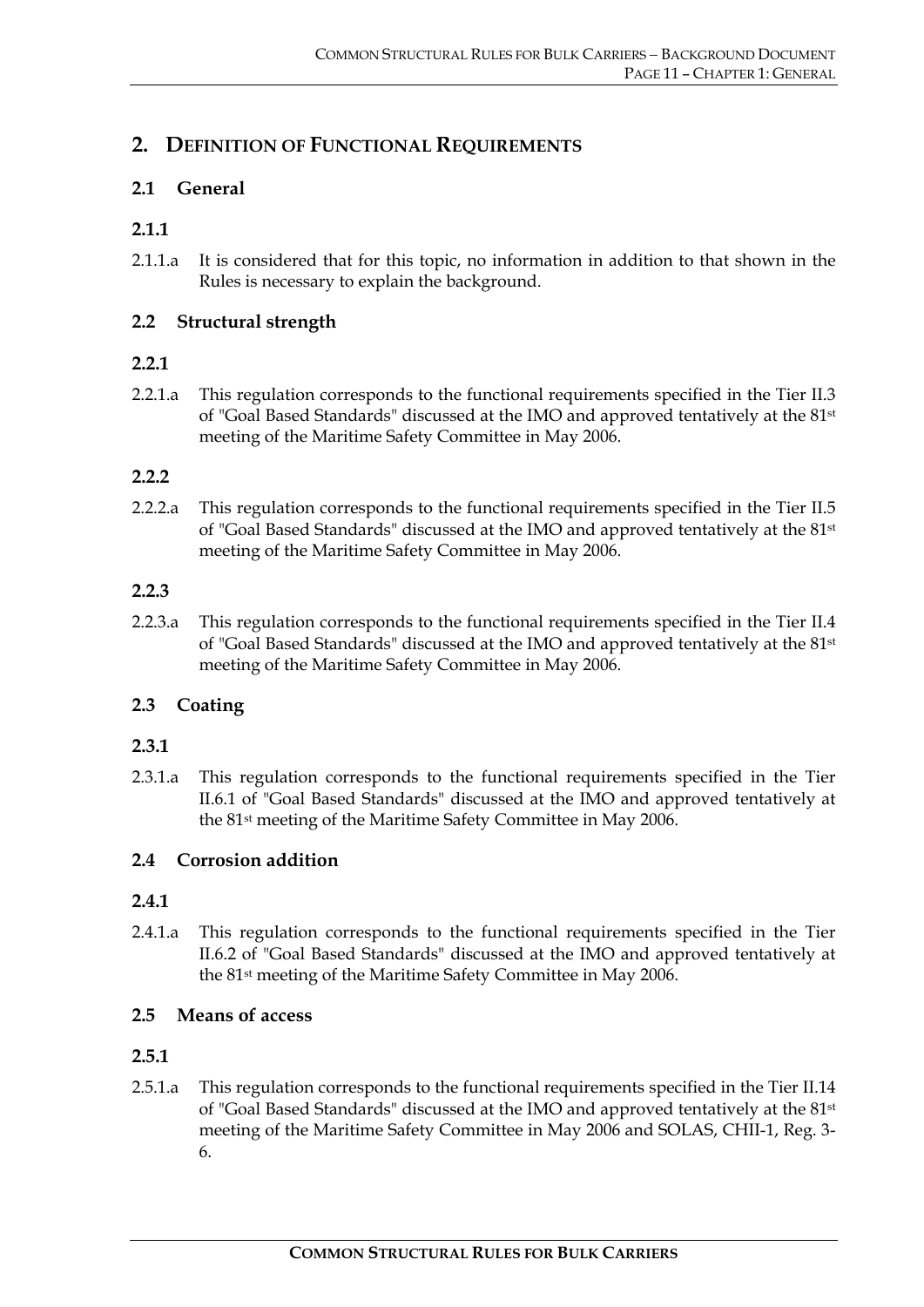#### **2.6 Construction quality procedures**

#### **2.6.1**

2.6.1.a This regulation corresponds to the functional requirements specified in the Tier II of "Goal Based Standards" discussed at the IMO and approved tentatively at the 81<sup>st</sup> meeting of the Maritime Safety Committee in May 2006.

## **3. OTHER REGULATIONS**

#### **3.1 International regulations**

## **3.1.1**

3.1.1.a It is considered that for this topic, no information in addition to that shown in the Rules is necessary to explain the background.

## **3.2 National regulations**

#### **3.2.1**

3.2.1.a It is considered that for this topic, no information in addition to that shown in the Rules is necessary to explain the background.

## **4. WORKMANSHIP**

#### **4.1 Requirements to be complied with by the manufacturer**

#### **4.1.1**

4.1.1.a This regulation corresponds to the functional requirements specified in the Tier II of "Goal Based Standards" discussed at the IMO and approved tentatively at the 81<sup>st</sup> meeting of the Maritime Safety Committee in May 2006.

#### **4.2 Quality control**

## **4.2.1**

4.2.1.a This regulation is based on the functional requirements specified in the Tier II.11 of "Goal Based Standards" discussed at the IMO and approved tentatively at the 81<sup>st</sup> meeting of the Maritime Safety Committee in May 2006.

## **5. STRUCTURAL DETAILS**

#### **5.1 Details in manufacturing documents**

#### **5.1.1**

5.1.1.a This regulation is based on the functional requirements specified in the Tier II.11 of "Goal Based Standards" discussed at the IMO and approved tentatively at the 81st meeting of the Maritime Safety Committee in May 2006.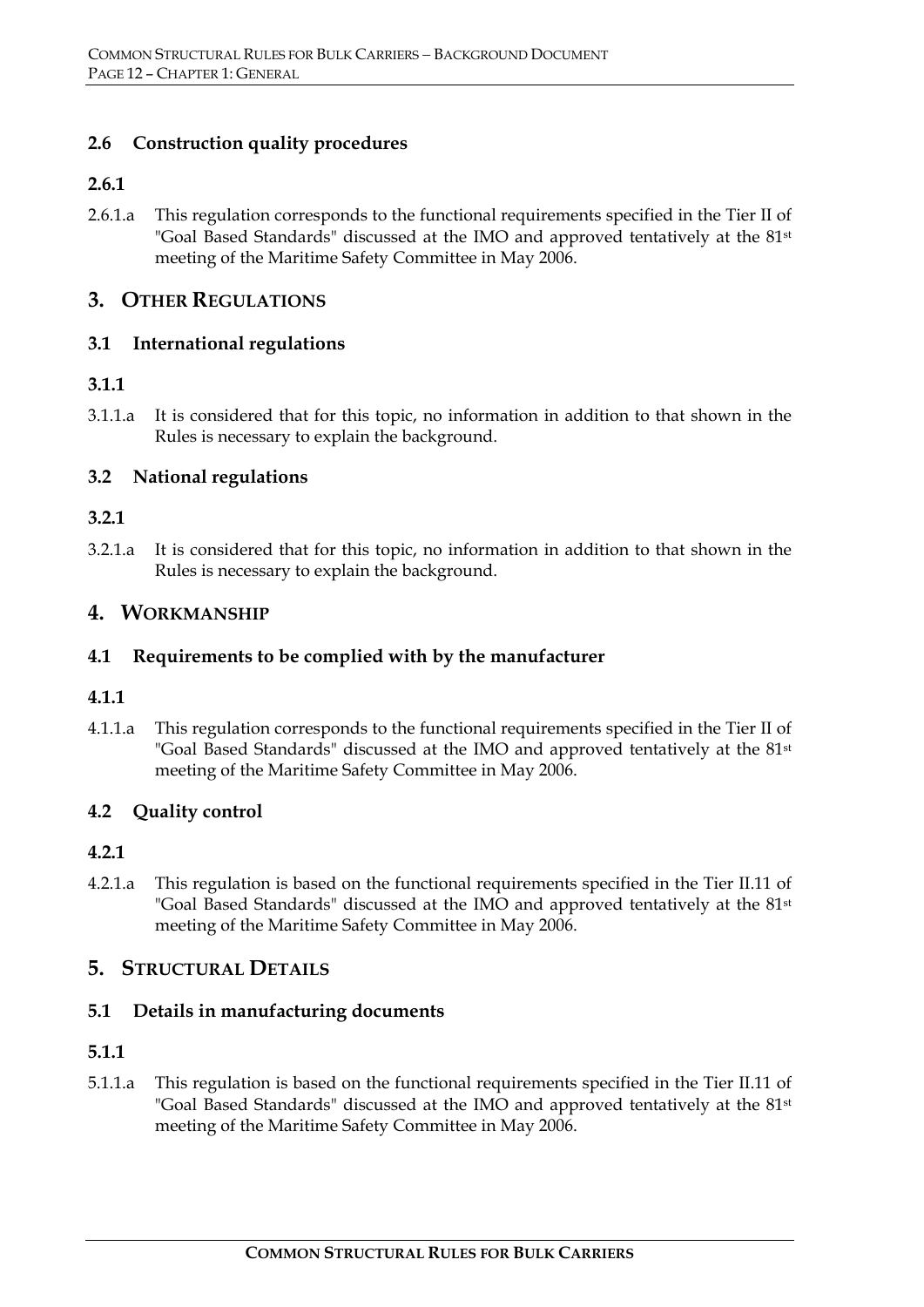# **SECTION 4 – SYMBOLS AND DEFINITIONS**

## **1. PRIMARY SYMBOLS AND UNITS**

#### **1.1**

- **1.1.1**
- 1.1.1.a Definitions of general symbols and units used in the Rules are specified.

## **2. SYMBOLS**

## **2.1 Ship's main data**

## **2.1.1**

2.1.1.a Definitions of ship main data are specified.

## **2.2 Materials**

#### **2.2.1**

2.2.1.a Definitions of symbols used for the characteristics of materials are specified.

## **2.3 Loads**

#### **2.3.1**

2.3.1.a Definitions of symbols used for loads and moments are specified.

## **2.4 Scantlings**

## **2.4.1 Hull girder scantlings**

2.4.1.a Definitions of symbols used for the hull girder scantlings are specified.

#### **2.4.2 Local scantlings**

2.4.2.a Definitions of symbols used for the local scantlings are specified.

## **3. DEFINITIONS**

#### **3.1 Rule length**

#### **3.1.1**

3.1.1.a The definition is in accordance with IACS UR S2.

## **3.1.2**

3.1.2.a It is considered that for this topic, no information in addition to that shown in the Rules is necessary to explain the background.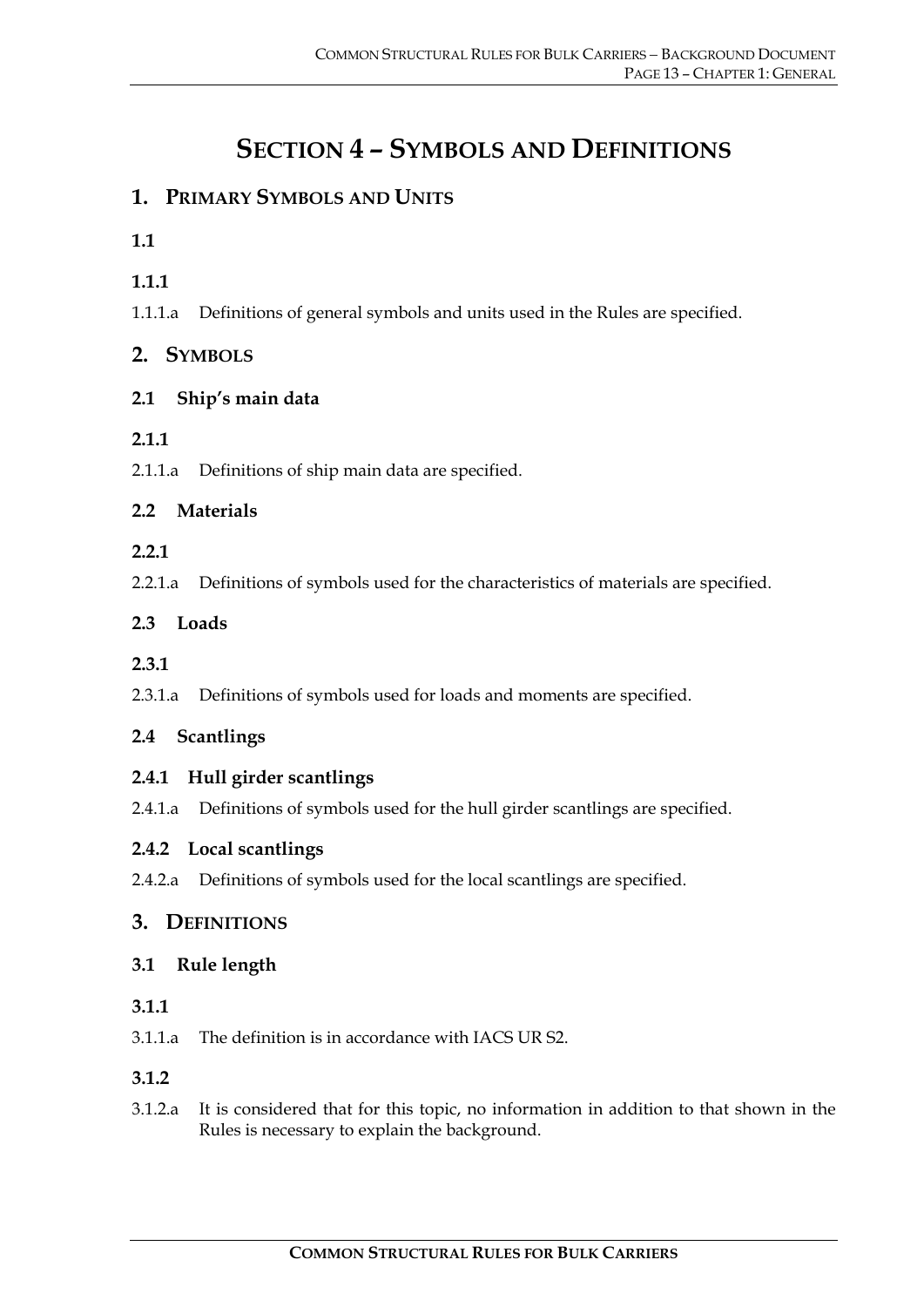## **3.1.3**

3.1.3.a It is considered that for this topic, no information in addition to that shown in the Rules is necessary to explain the background.

## **3.2 Freeboard length**

## **3.2.1**

3.2.1.a The definition is in accordance with International Convention of Load Line.

## **3.2.2**

3.2.2.a The definition is in accordance with International Convention of Load Line.

## **3.3 Ends of rule length L and midship**

## **3.3.1 Fore end**

3.3.1.a It is considered that for this topic, no information in addition to that shown in the Rules is necessary to explain the background.

## **3.3.2 Midship**

3.3.2.a It is considered that for this topic, no information in addition to that shown in the Rules is necessary to explain the background.

## **3.3.3 Midship part**

3.3.3.a It is considered that for this topic, no information in addition to that shown in the Rules is necessary to explain the background.

## **3.4 Moulded breadth**

## **3.4.1**

3.4.1.a It is considered that for this topic, no information in addition to that shown in the Rules is necessary to explain the background.

## **3.5 Depth**

## **3.5.1**

3.5.1.a It is considered that for this topic, no information in addition to that shown in the Rules is necessary to explain the background.

## **3.6 Moulded draught**

## **3.6.1**

3.6.1.a It is considered that for this topic, no information in addition to that shown in the Rules is necessary to explain the background.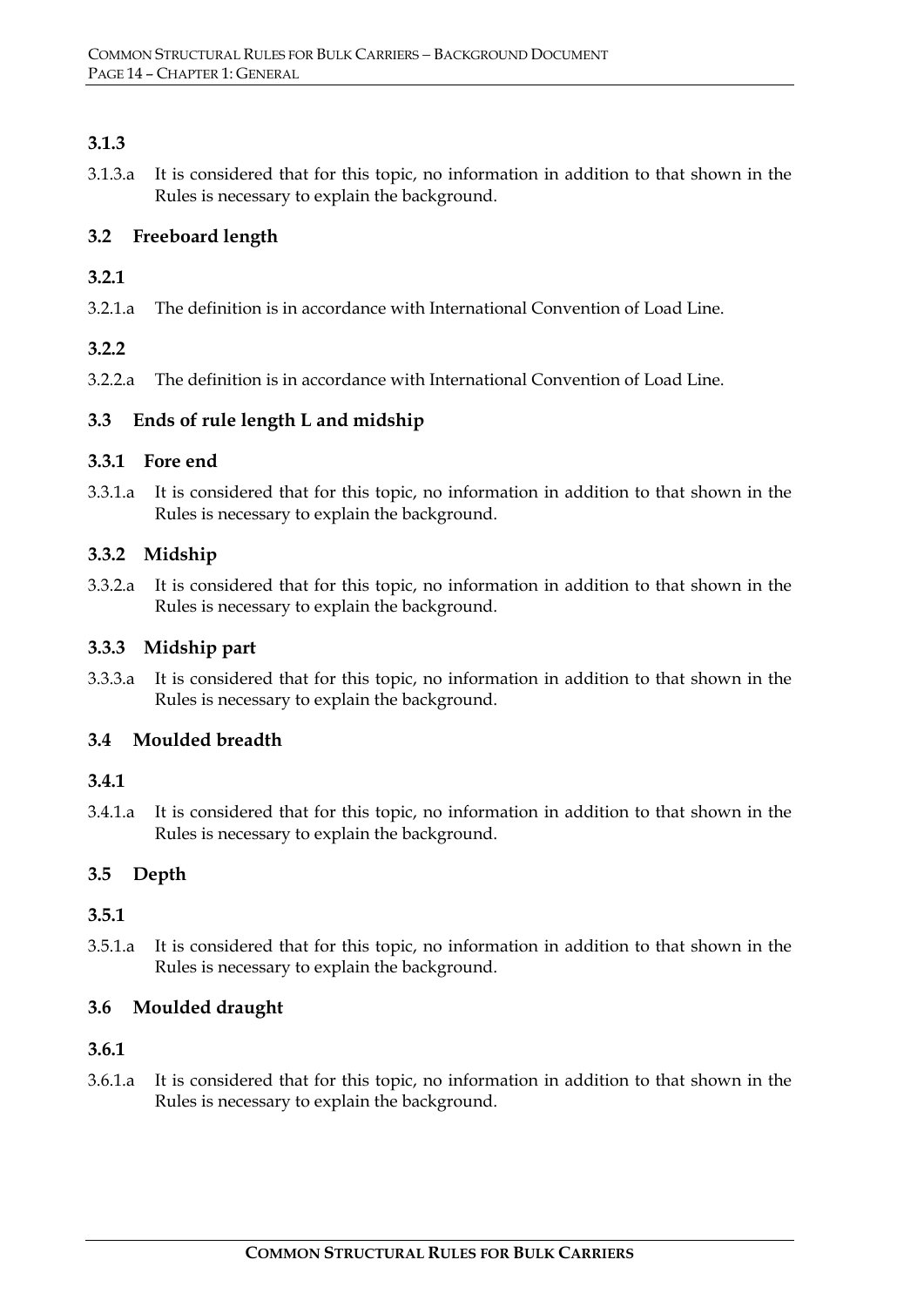## **3.7 Lightweight**

#### **3.7.1**

3.7.1.a It is considered that for this topic, no information in addition to that shown in the Rules is necessary to explain the background.

#### **3.8 Deadweight**

#### **3.8.1**

3.8.1.a It is considered that for this topic, no information in addition to that shown in the Rules is necessary to explain the background.

#### **3.9 Freeboard deck**

#### **3.9.1**

3.9.1.a The definition is in accordance with International Convention of Load Line.

#### **3.10 Bulkhead deck**

#### **3.10.1**

3.10.1.a The definition is in accordance with International Convention for the Safety of Life at Sea.

#### **3.11 Strength deck**

## **3.11.1**

3.11.1.a It is considered that for this topic, no information in addition to that shown in the Rules is necessary to explain the background.

#### **3.12 Superstructure**

#### **3.12.1 General**

3.12.1.a The definition is in accordance with International Convention of Load Line.

#### **3.12.2 Enclosed and open superstructure**

3.12.2.a It is considered that for this topic, no information in addition to that shown in the Rules is necessary to explain the background.

## **3.13 Forecastle**

#### **3.13.1**

3.13.1.a The definition is in accordance with International Convention of Load Line.

## **3.14 Raised quarterdeck**

## **3.14.1**

3.14.1.a The definition is in accordance with International Convention of Load Line.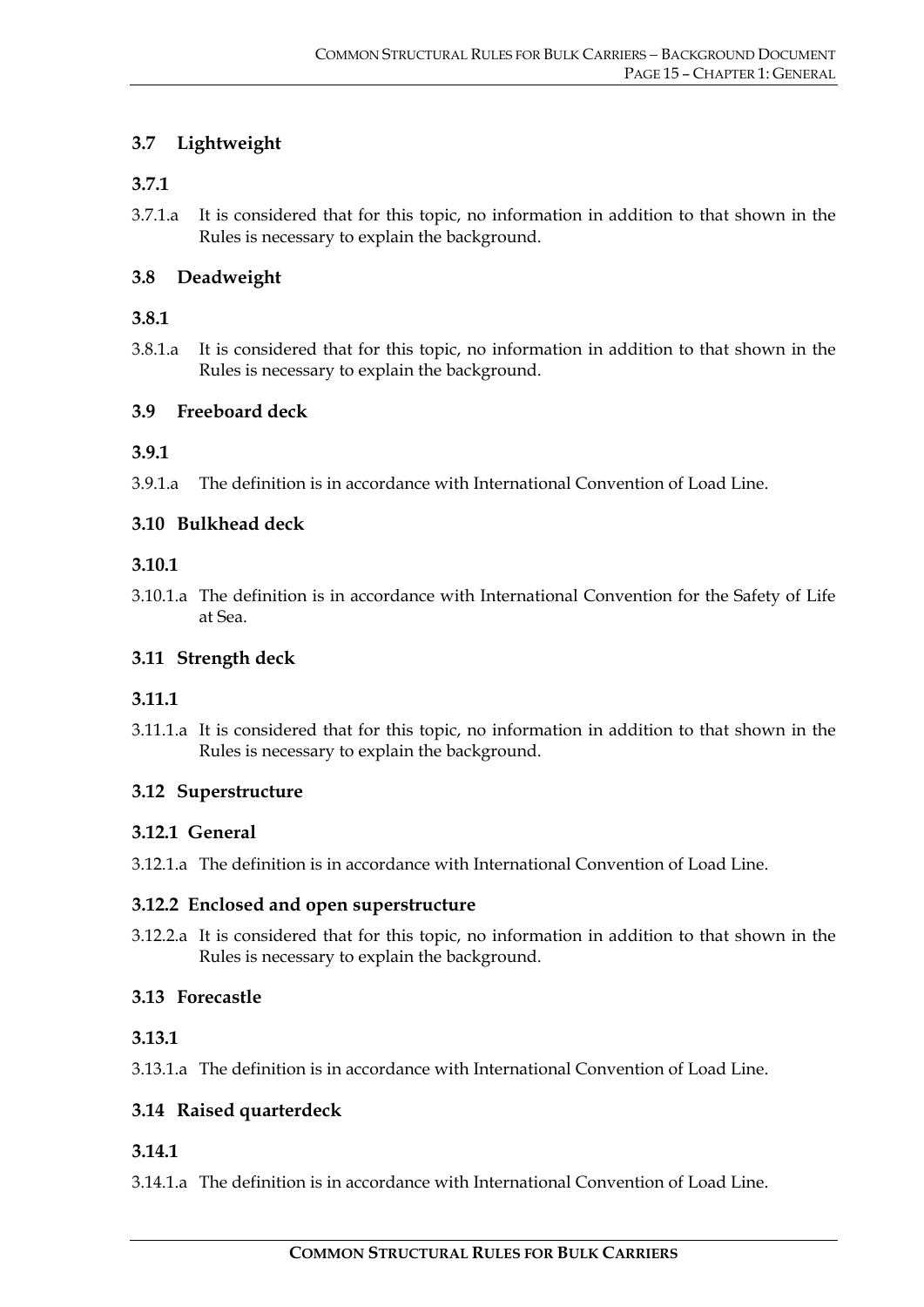#### **3.15 Deckhouse**

#### **3.15.1**

3.15.1.a It is considered that for this topic, no information in addition to that shown in the Rules is necessary to explain the background.

## **3.16 Trunk**

## **3.16.1**

3.16.1.a It is considered that for this topic, no information in addition to that shown in the Rules is necessary to explain the background.

## **3.17 Wash bulkhead**

## **3.17.1**

3.17.1.a It is considered that for this topic, no information in addition to that shown in the Rules is necessary to explain the background.

## **3.18 Standard height of superstructure**

## **3.18.1**

3.18.1.a The definition is in accordance with International Convention of Load Line.

## **3.19 Type A and Type B ships**

## **3.19.1 Type A ship**

3.19.1.a The definition is in accordance with International Convention of Load Line.

## **3.19.2 Type B ship**

3.19.2.a The definition is in accordance with International Convention of Load Line.

## **3.19.3 Type B-60 ship**

3.19.3.a The definition is in accordance with International Convention of Load Line.

## **3.19.4 Type B-100 ship**

3.19.4.a The definition is in accordance with International Convention of Load Line.

## **3.20 Positions 1 and 2**

## **3.20.1 Position 1**

3.20.1.a The definition is in accordance with International Convention of Load Line.

## **3.20.2 Position 2**

3.20.2.a The definition is in accordance with International Convention of Load Line.